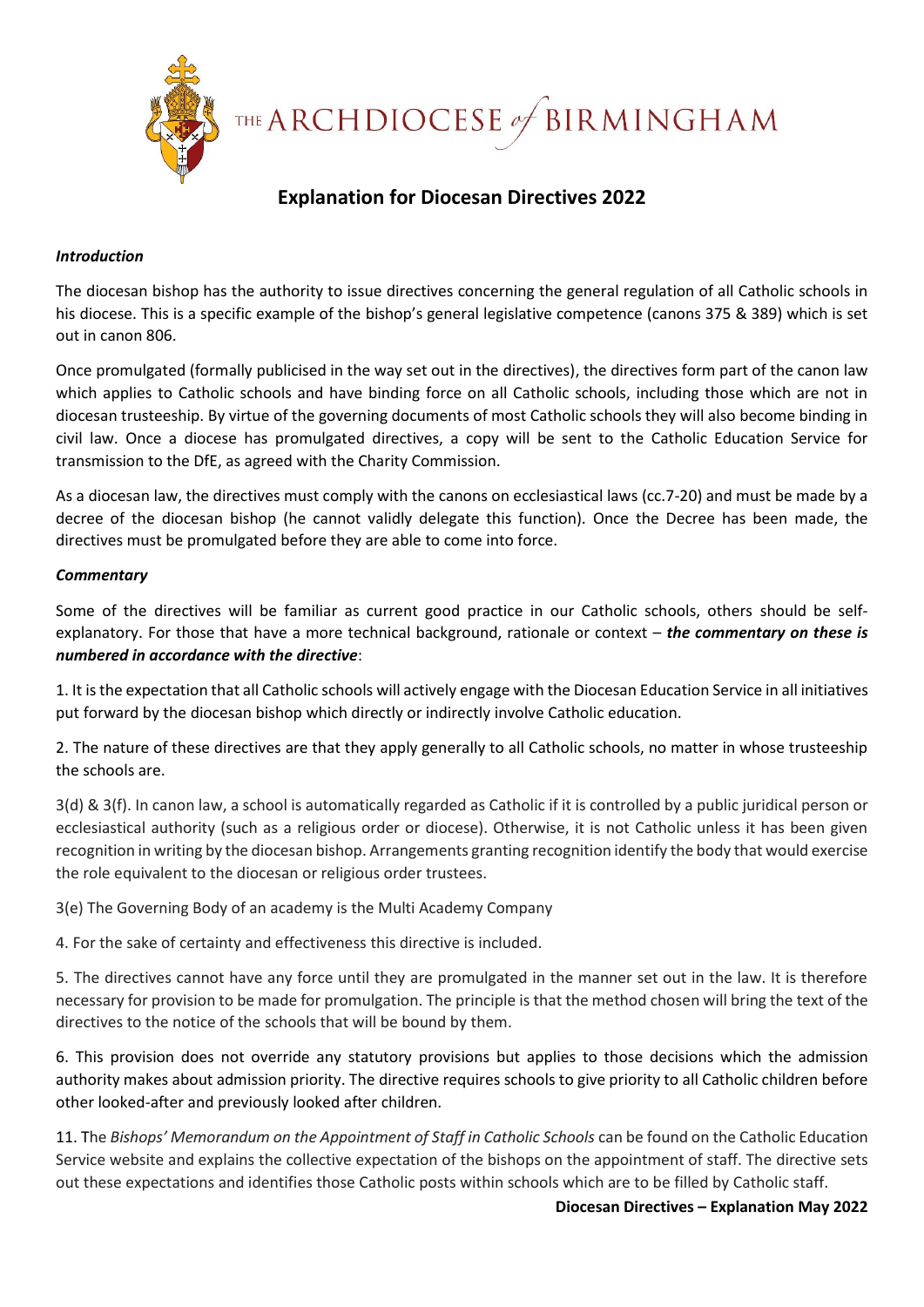THE ARCHDIOCESE of BIRMINGHAM

## **Explanation for Diocesan Directives 2022**

12. This directive stipulates the involvement of the Diocesan Education Service, as the representative of the diocesan bishop, in every stage of the recruitment process for all Catholic posts. It also allows for diocesan involvement in the appointment of all specialist RE teachers – see directive 13.

13. Canon 805 requires all 'teachers of religion' to be approved by the diocesan bishop. This approval is delegated to the bishop's representative (the Diocesan Education Service) for Catholic posts as defined in directive 11. Therefore, the DES must be involved in the appointment process. For all other teaching posts which may involve the teaching of religion, this approval is delegated to the foundation governors or foundation directors directly involved in the appointment process.

14. All clergy chaplains are appointed by the diocesan bishop. The appointment of lay chaplains must involve, and have the approval of, the Diocesan Education Service.

15. All schools must use the employment documents produced by the CES which are available on their website. These documents are regularly updated and therefore the Governing Body is responsible for ensuring that they use the most recent versions available. Any amendments to these documents must have the written consent from the Diocesan Education Service prior to being used.

16. All staff appointed to Catholic posts must participate in induction and training delivered by the Diocesan Education Service. All other staff new to a school must participate in a suitable induction programme, delivered by the school, which includes training on the distinctive nature of Catholic education and what that means to the person in their post in a Catholic school. All teaching staff should be given the opportunity by the school to obtain the CCRS, or equivalent, as part of their ongoing professional development in a Catholic school. Schools must ensure that all staff have the opportunity to regularly participate in ongoing formation as educators in a Catholic setting.

17. Most Catholic schools are already subject to this requirement either by education law (maintained schools) or in their existing governing documents (academies). This directive is, therefore, designed for those other schools in order that they do not unwittingly (and without the prior knowledge of the diocese) make constitutional changes which would result in the schools ceasing to be Catholic schools.

21(c). The definition of a "serious incident" set out at [How to report a serious incident in your charity -](https://www.gov.uk/guidance/how-to-report-a-serious-incident-in-your-charity) GOV.UK [\(www.gov.uk\)](https://www.gov.uk/guidance/how-to-report-a-serious-incident-in-your-charity) sets out what must be reported to the Diocesan Education Service. If in doubt, schools must always notify the Diocesan Education Service if they believe an incident to be serious.

22. Schools that belong to Diocesan Trustees should notify the Diocesan Education Service, in the first instance, when communications are received concerning school property.

23. Schools must deliver Religious Education for 10% of the curriculum timetable (5% of timetable for Key Stage 5 pupils) and treat Religious Education as at least as important as any other core subject.

25. This directive is linked to the 2015 DfE document mentioned and will therefore require updating if that document changes or is replaced in future. Pupils capable of achieving a grade 1 in GCSE in other core subjects must be entered for GCSE Religious Studies and the examinations taken in Year 11.

26. General Religious Education at Key Stage 5 must be taught on the regular curriculum timetable (for 5% of the time in accordance with directive 23) and the work must be assessed and recorded.